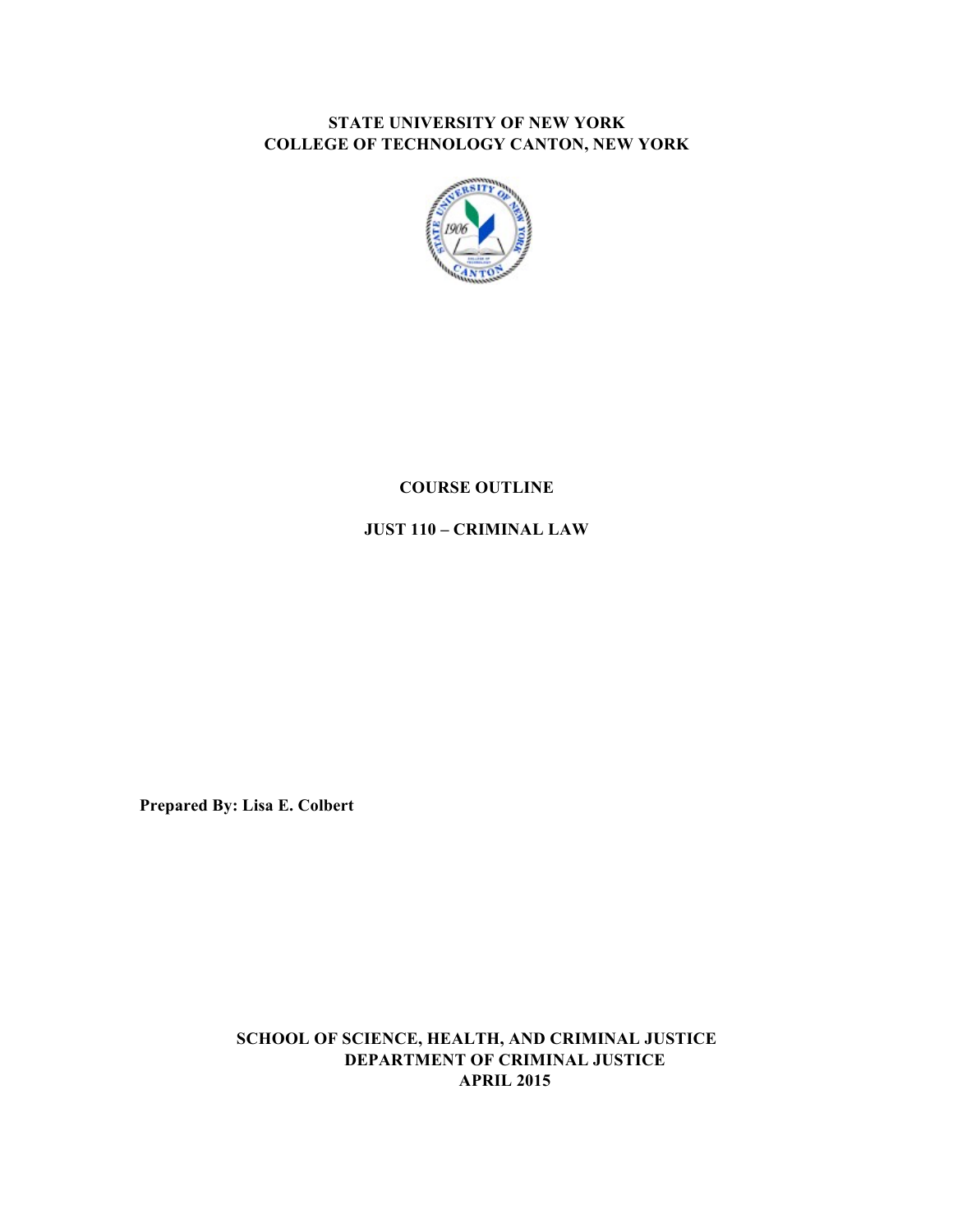## **JUST 110 – Criminal Law**

- **A. TITLE:** Criminal Law
- **B. COURSE NUMBER:** JUST 110
- **C. CREDIT HOURS:** 3

## **D. WRITING INTENSIVE COURSE:** No

- **E. COURSE LENGTH:** 15 weeks
- **F. SEMESTER(S) OFFERED:** Spring/Fall

### **G. HOURS OF LECTURE, LABORATORY, RECITATION, TUTORIAL,**  3 hours lecture per week **ACTIVITY:**

- **H. CATALOG DESCRIPTION:** This course is a study of the fundamentals of criminal law: i.e., actus reus, mens rea, distinctions between grades of offenses; criminal responsibility; and substantive law.
- **I. PRE-REQUISITES/CO-COURSES:** Pre-requisite: JUST 101, Introduction to Criminal Justice or permission of instructor

### **J. STUDENT LEARNING OUTCOMES:**

By the end of this course, the students will be able to:

| Course Objective                                                                                                                                                                                                                                                                 | Institutional SLO                    |
|----------------------------------------------------------------------------------------------------------------------------------------------------------------------------------------------------------------------------------------------------------------------------------|--------------------------------------|
| a. Describe the limits on government in relation to crime<br>and democracy.                                                                                                                                                                                                      | 1. Comm. Skills<br>2. Crit. Thinking |
|                                                                                                                                                                                                                                                                                  |                                      |
| b. Classify and grade crimes.                                                                                                                                                                                                                                                    | 2. Crit. Thinking                    |
| c. Distinguish the sources of criminal law                                                                                                                                                                                                                                       | 2. Critical Thinking                 |
| d. Discuss and understand the rule of law, ex post facto<br>laws, void-for-vagueness doctrine, equal protection under<br>the law, free speech, right to privacy, and cruel and unusual<br>punishment, and the principles of mens rea, actus reus,<br>concurrence, and causation. | 1. Comm. Skills<br>2. Crit. Thinking |
| e. Apply the general principles of liability to the criminal<br>act.                                                                                                                                                                                                             | 2. Crit. Thinking                    |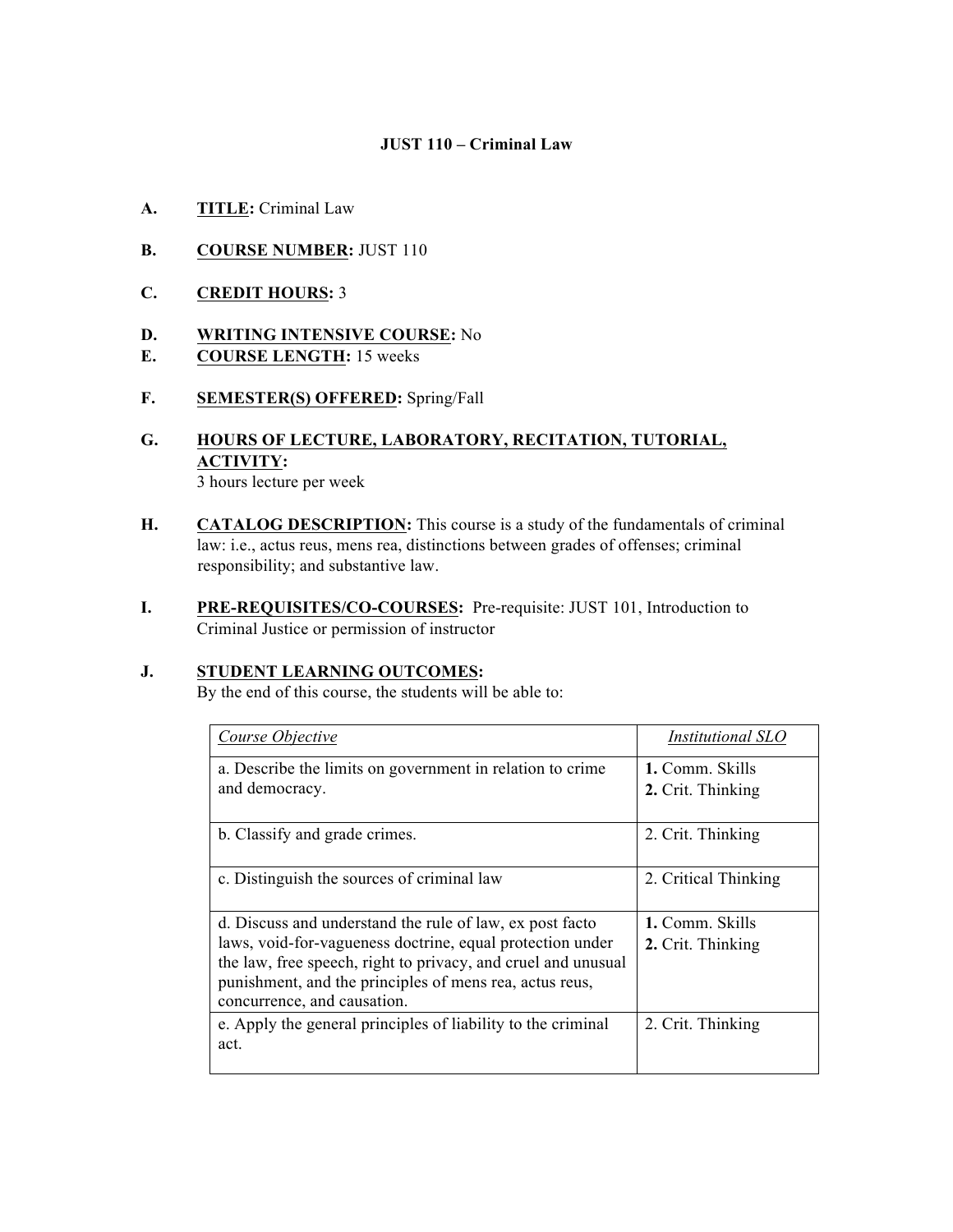| g. Explain parties to crime, vicarious liability, and inchoate | 1. Comm. Skills                      |
|----------------------------------------------------------------|--------------------------------------|
| crimes.                                                        | 2. Crit. Thinking                    |
| h. Discuss the many defenses to criminal liability.            | 1. Comm. Skills<br>2. Crit. Thinking |
| i. Explain the crimes against persons, property, public        | 1. Comm. Skills                      |
| order, and the State.                                          | 2. Crit. Thinking                    |

**K. TEXTS:** Scheb, J., & Scheb, II, J. (2014). *Criminal law and procedure*  $(8^{th}$  ed.) Belmont, CA. Wadsworth: Cengage Learning*.* 

### **L. REFERENCES: N/A**

M. EQUIPMENT: Technology Enhanced Classroom

## **N. GRADING METHOD:** A-F

### **O. MEASUREMENT CRITERIA/METHODS:**

- Exams
- Quizzes
- Assignments
- Participation

#### **P. DETAILED COURSE OUTLINE:**

- I. Fundamentals of Criminal Law
	- A. Definition and origins of law
	- B. Constitutional Limitations
	- C. Role of courts
- II. Organization of the Criminal Justice System
	- A. Legislature
	- B. Law Enforcement
	- C. Courts
	- D. Juvenile Justice
	- E. Corrections
- III. Constitutional Limitations on the Prohibition of criminal conduct
	- A. Enacting laws
	- B. Bill of Rights
- IV. Elements of Crimes and Parties to Crime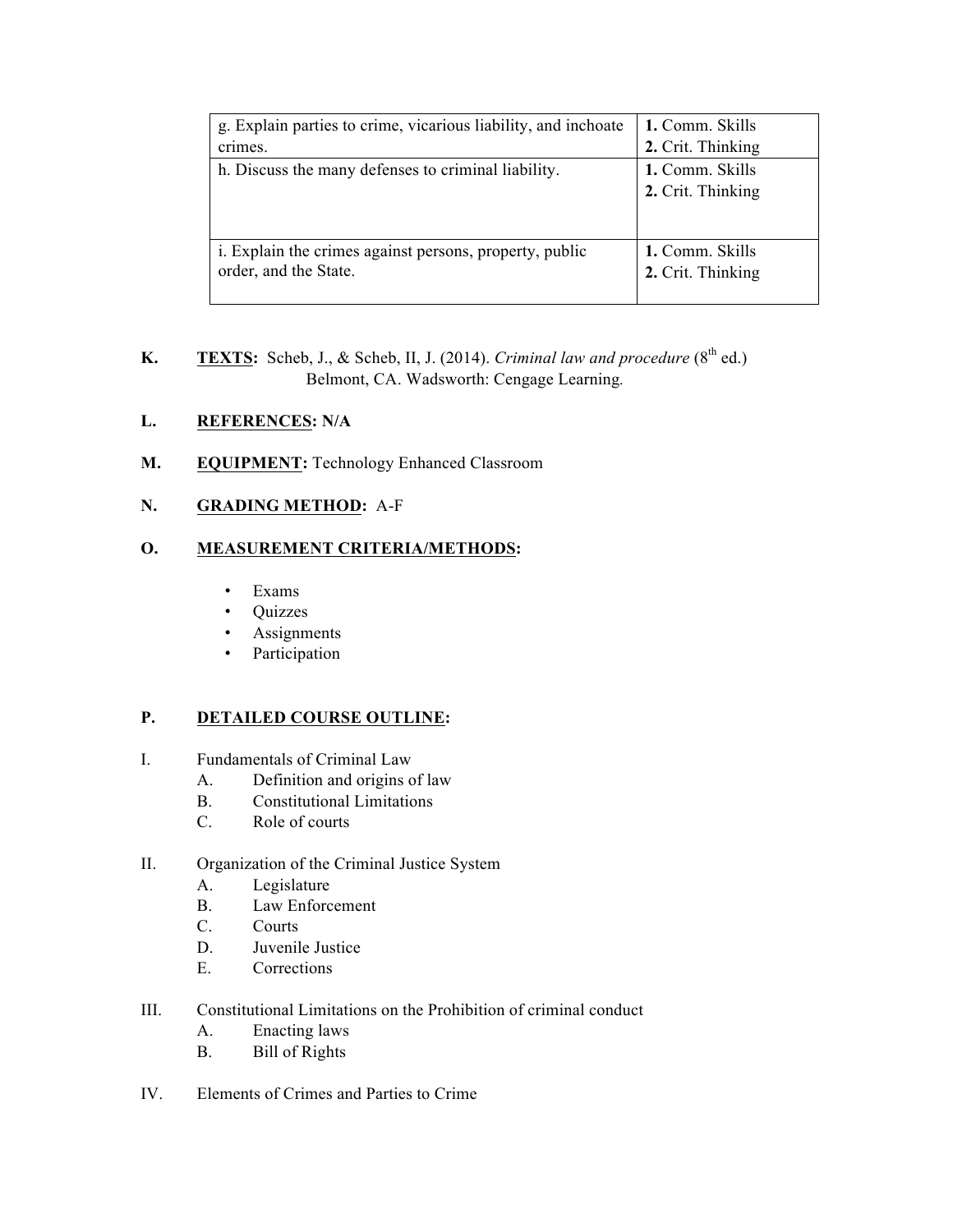- A. Actus reus and Mens rea
- B. Strict liability
- C. Parties to crime
- V. Inchoate Crimes
	- A. Attempt
	- B. Conspiracy
	- C. Solicitation
- VI. Homicidal Offenses
	- A. Homicide
	- B. Manslaughter
	- C. Murder
	- D. Prosecutorial Burdens
- VII. Other offenses Against Persons
	- A. Assaultive offenses
	- B. Stalking
	- C. Sex Crimes
	- D. Abusive offenses
	- E. Kidnapping and False Imprisonment
	- F. Civil rights offenses
	- G. Hate Crimes
- VIII. Property Crimes
	- A. Theft
	- B. Robbery
	- C. Other property crimes
	- D. Defenses to property crimes
- IX. White Collar and Organized Crime
	- A. Antitrust violations
	- B. Computer crimes C. Fraud
	-
	- D. Identity theft
	- E. Defenses
- X. Vice Crimes
	- A. Sexual Conduct
	- B. Obscenity and Pornography
	- C. Gambling
	- D. Animal Cruelty
	- E. Alcohol-related offenses
	- F. Drug offenses
- XI. Offenses against public health and the Environment
	- A. Legislation